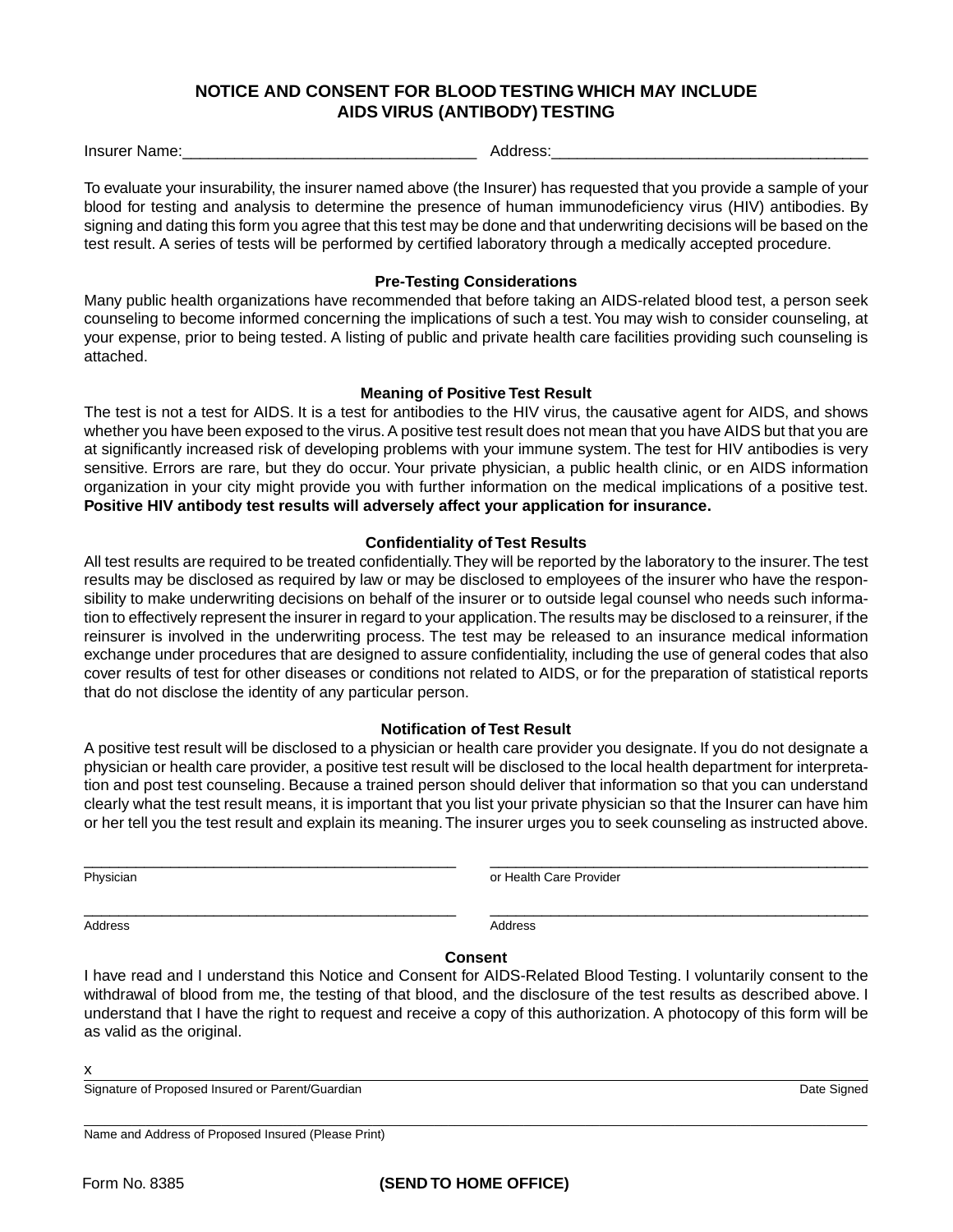## **WASHINGTON STATE HIV ANTIBODY TESTING/COUNSELING SERVICES**

Adams County Health Department 475 N. 14th Avenue Othello, Washington 99169 509-488-2031

Asotin County Health District 431 Elm Street Clarkston, Washington 99403 509-758-3344

Bellingham-Whatcom County Health District 509 Girard Street Bellingham, Washington 98227 206-676-6720

Benton-Franklin Health District 1218 N. 4th Pasco, Washington 99301 509-547-9737

Bremerton-Kitsap County Health Department 109 Austin Drive Bremerton, Washington 98312 360-337-5235

Chelan-Douglas County Health District 200 Valley Mall Pkwy. East Wenatchee, Washington 98802 509-886-6400

Clallam County Health Department 223 East Fourth Street Port Angeles, Washington 98362 360-417-2274

Cowlitz County Health Department 1952 9th Avenue Longview, Washington 98632 360-414-5599

Garfield County Health District 121 S. 10th St. Pomeroy, Washington 99347 509-843-3412

Grant County Health District Ephrata Office C & 1st Street N.W. Ephrata, Washington 98823 509-754-6060

Grays Harbor County Health Department 2109 Sumner Avenue Aberdeen, Washington 98520-3600 360-532-8631

Island County Health Department 410 N. Main Street Coupeville, Washington 98239 206-679-7350

Jefferson County Health Department Multi-Services Building, 2nd Floor 615 Sheridan Port Townsend, Washington 98368 306-385-9400

Kittitas County Health Department 507 Nanum Ellensburg, Washington 98926 509-962-7515

Lewis County Health District Health Services Building 360 N.W. North Street P.O. Box 706 Chehalis, Washington 98532 360-748-9121

Lincoln County Health Department 90 Nicholls Street Davenport, Washington 99122 509-725-1001

Mason County Health Department 303 North 4th Shelton, Washington 98584 360-427-9670

Northeast Tri-County Health District 240 E. Dominion Colville, Washington 99114 509-684-6209

Okanagan County Health District 1234 S. 2nd Street Okanagan, Washington 98840 509-422-7140